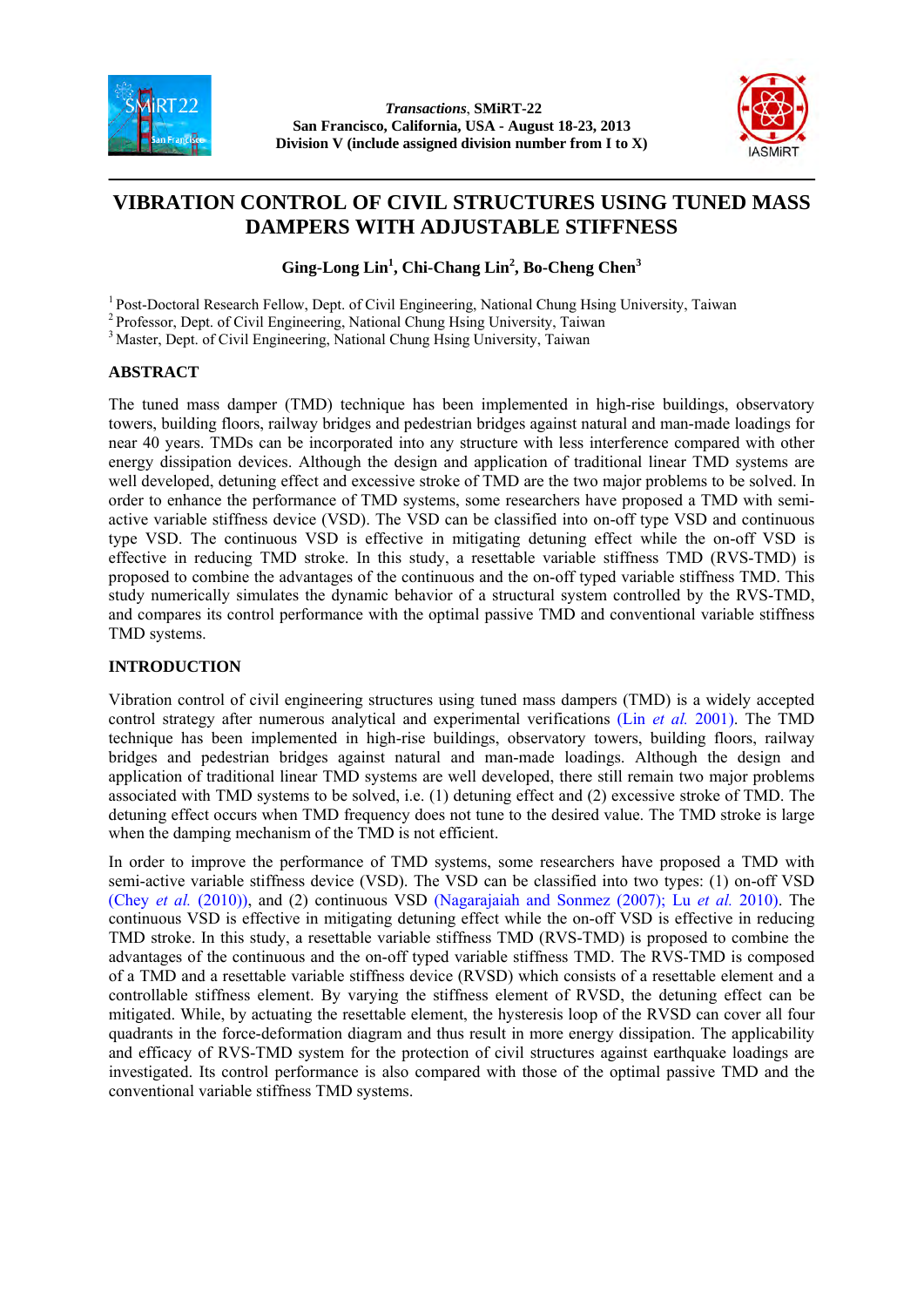#### **SYSTEM MODELING AND EQUATION OF MOTION**

#### *System Modeling*

Fig. 1 shows a schematic diagram of a primary structure equipped with the RVS-TMD. The TMD is supported by a sliding platform, which consists of guide rails, sliding blocks and springs. The springs provide not only stiffness and resilience, but also a tuning frequency. Fig. 2 illustrates the overall mathematic model of Fig. 1. The figure shows that the sliding platform of the RVS-TMD is modeled by a spring of stiffness  $k<sub>s</sub>$  and a friction element with friction coefficient  $\mu<sub>f</sub>$ . The former simulates stiffness due to the resilient mechanism whereas the latter models the friction effect of the guide rail of the sliding platform. The mass of the RVS-TMD and the primary structure are denoted by *ms* and *mp*, respectively. Moreover, the damping and stiffness of the primary structure are denoted by  $c_p$  and  $k_p$ , respectively. Relative-to-the-ground displacements of the RVS-TMD and the primary structure are denoted by *xs* and  $x_p$ , respectively. Moreover, as shown in Fig. 3(a), the RVSD itself consists of a variable stiffness and a resettable device. Symbol  $u_d(t)$  and  $k_d(t)$  denote the force and controllable stiffness of the RVSD, respectively;  $d_e(t)$  represents the elongation of the variable stiffness; and  $d_s(t)$  denotes the displacement of the resettable device. If  $k_d(t)$  is a constant in the RVSD, it becomes a conventional on-off type VSD, or called resetting semi-active stiffness device (RSASD) (Yang *et al.* 2000), as shown in Fig. 3(b). With a constant  $k_d$  in Fig. 2, the RVS-TMD system becomes a RSAS-TMD system. Based on the mathematical model in Fig. 2, the dynamic equation of the RVS-TMD system can be rewritten as

where

$$
\mathbf{M}\ddot{\mathbf{x}}(t) + \mathbf{C}\dot{\mathbf{x}}(t) + \mathbf{K}\mathbf{x}(t) = \mathbf{D}_2(u_f(t) + u_d(t)) + \mathbf{E}\ddot{\mathbf{x}}_g(t)
$$
(1)

$$
\mathbf{x}(t) = \begin{Bmatrix} x_p(t) \\ v_s(t) \end{Bmatrix}, \quad \mathbf{D}_2 = \begin{Bmatrix} 1 \\ -1 \end{Bmatrix}, \quad \mathbf{E}_1 = \begin{Bmatrix} -m_p \\ -m_s \end{Bmatrix}, \quad \mathbf{M} = \begin{bmatrix} m_p & 0 \\ m_s & m_s \end{bmatrix}, \quad \mathbf{C} = \begin{bmatrix} c_p & 0 \\ 0 & 0 \end{bmatrix}, \quad \mathbf{K} = \begin{bmatrix} k_p & -k_s \\ 0 & k_s \end{bmatrix}
$$
 (2)

In Eq. (2),  $\mathbf{x}(t)$  denotes the vector containing the system responses consisting of structural displacement  $x_p(t)$  and TMD stroke  $v_s(t)$ ;  $\ddot{x}_g(t)$  is the ground acceleration due to an earthquake;  $\mathbf{D}_2$  and  $\mathbf{E}_1$  denote the force placement matrices for the RVS-TMD system and the excitation, respectively. The matrices **M**, **C** and **K** represent the mass, damping and stiffness matrices of the RVS-TMD control system, respectively. The friction force of the sliding platform are denoted by  $u(t)$ . Moreover, the forces denoted by  $u_d(t)$  and  $u_f(t)$  on the right-hand side of Eq. (1) are the nonlinear force effects of the RVS-TMD. Note that  $u_d(t)$  is the resettable device force,  $u_f(t)$  is a friction force. Therefore, the dynamic response of the RVS-TMD system can be attenuated by altering the device force  $u_d(t)$  in real time.

Furthermore, for the convenience of the later numerical analysis, the dynamic equation shown in Eq.(1) is recast in a state space form, i.e.,

$$
\dot{\mathbf{z}}(t) = \mathbf{A}\mathbf{z}(t) + \mathbf{B}\left(u_d(t) + u_f(t)\right) + \mathbf{E}\ddot{x}_g(t)
$$
\n(3)

where the state vector  $z(t)$ , the system matrix **A** and the force placement matrices **B** and **E** can be written explicitly as

$$
\mathbf{z}(t) = [\mathbf{x}(t) \quad \dot{\mathbf{x}}(t)]^T = [x_p(t) \quad v_s(t) \quad \dot{x}_p(t) \quad \dot{v}_s(t)]^T \tag{4}
$$

$$
\mathbf{A} = \begin{bmatrix} \mathbf{0} & \mathbf{I} \\ -\mathbf{M}^{-1}\mathbf{K} & -\mathbf{M}^{-1}\mathbf{C} \end{bmatrix}, \quad \mathbf{B} = \begin{bmatrix} \mathbf{0} \\ \mathbf{M}^{-1}\mathbf{D}_2 \end{bmatrix}, \quad \mathbf{E} = \begin{bmatrix} \mathbf{0} \\ \mathbf{M}^{-1}\mathbf{E}_1 \end{bmatrix} \tag{5}
$$

For the purpose of numerical simulation, the Coulomb friction law is assumed to govern friction material behavior in the sliding platform, and the friction materials are assumed to have an equal static and dynamic friction coefficient.

#### *Mass Ratio and Tuning Frequency Ratio*

In this study, mass ratio of the TMD system is defined as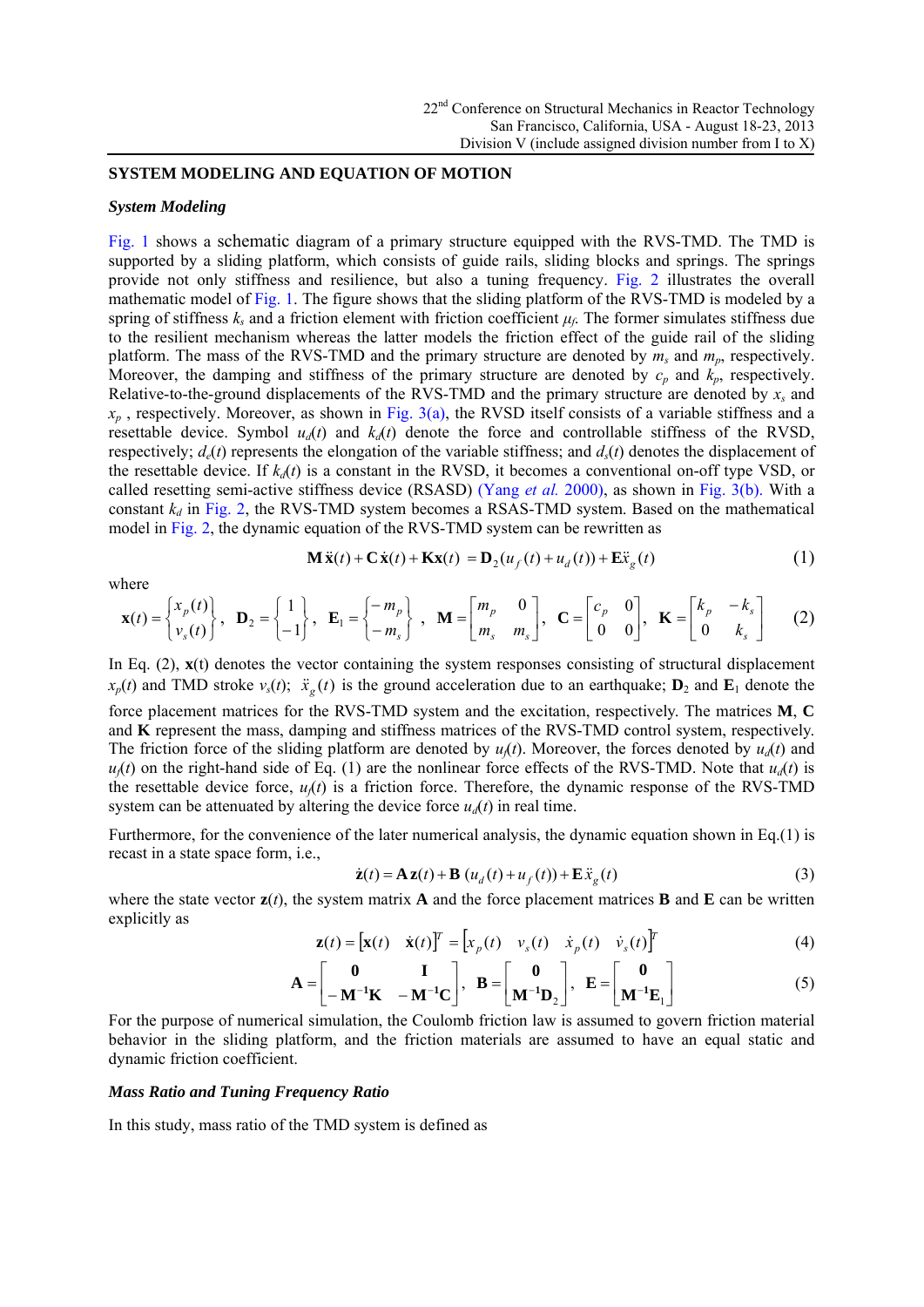$$
\mu = m_s / \text{trace}(\mathbf{m}_p) \tag{6}
$$

where *trace*(**x**) is the sum of diagonal elements of **x**. For design purposes, Lin *et al*. (1994) presented the optimal passive TMD parameters via simple equations using the regression method. The equations of optimal tuning frequency ratio, *Rs*, and damping ratio, *ζs*, for structures are defined as follows

$$
R_{s,opt} = f_s / f_p = [a/(1+\mu)]^b; \quad a = 1.0 - \xi_p / 4, \quad b = 1.35e^{3.2\xi_p}
$$
 (7)

$$
\xi_{s,opt} = 0.46 \mu^{0.48} \tag{8}
$$

where  $f_s$  and  $f_p$  represent the frequency of the TMD and primary structure, respectively.  $\zeta_s$  and  $\zeta_p$  denote the damping ratio of the TMD and primary structure, individually. In this study, for the resettable TMD systems, damping is provided by the resettable device; therefore, Eq. (7) is utilized to determine the optimal tuning frequency, and Eq. (8) is only used for comparing the optimal passive TMD with the resettable TMD systems.



Figure 1 Schematic diagram of a primary structure controlled by a RVS-TMD.



(a) Resettable Variable Stiffness Device (RVSD)



Figure 2 Mathematical model of a primary structure controlled by a RVS-TMD.



(b) Resetting Semi-active stiffness Device (RSASD)



#### *Discrete-Time State-Space Equation*

For simulation purpose, the discrete-time solution of Eq. (3) can be written in an incremental form.

$$
\mathbf{z}[k+1] = \mathbf{A}_d \mathbf{z}[k] + \mathbf{B}_d \left( u_d[k] + u_f[k] \right) + \mathbf{E}_d \ddot{\mathbf{x}}_g[k] \tag{9}
$$

$$
\mathbf{A}_d = e^{\mathbf{A}\Delta t}, \quad \mathbf{B}_d = \mathbf{A}^{-1}(\mathbf{A}_d - \mathbf{I})\mathbf{B}, \quad \mathbf{E}_d = \mathbf{A}^{-1}(\mathbf{A}_d - \mathbf{I})\mathbf{E}
$$
(10)

Eq. (9) is also called the discrete-time state-space equation. In the equation, the coefficient matrices  $A_d$ ,  $\mathbf{B}_{d}$ , and  $\mathbf{E}_{d}$  are all constant. In addition,  $\Delta t$  denotes the time interval (sampling period) for analysis. Inspecting Eq. (9) reveals that the next time-step response  $z[k+1]$  can be computed based on the state  $z[k]$ , excitation *w*[*k*], sliding platform friction force *u<sub>f</sub>*[*k*], and RVSD force *u<sub>f</sub>*[*k*], which are all evaluated at  $u_d[k]$ the current time step, i.e., the *k*-th step. Note that **z**[*k*] may be computed from the previous (*k*-1)th step response by using Eq. (9) recursively, but  $u_f[k]$  and  $u_d[k]$  are both unknown nonlinear forces at the beginning of the *k*-th step and require special numerical treatment.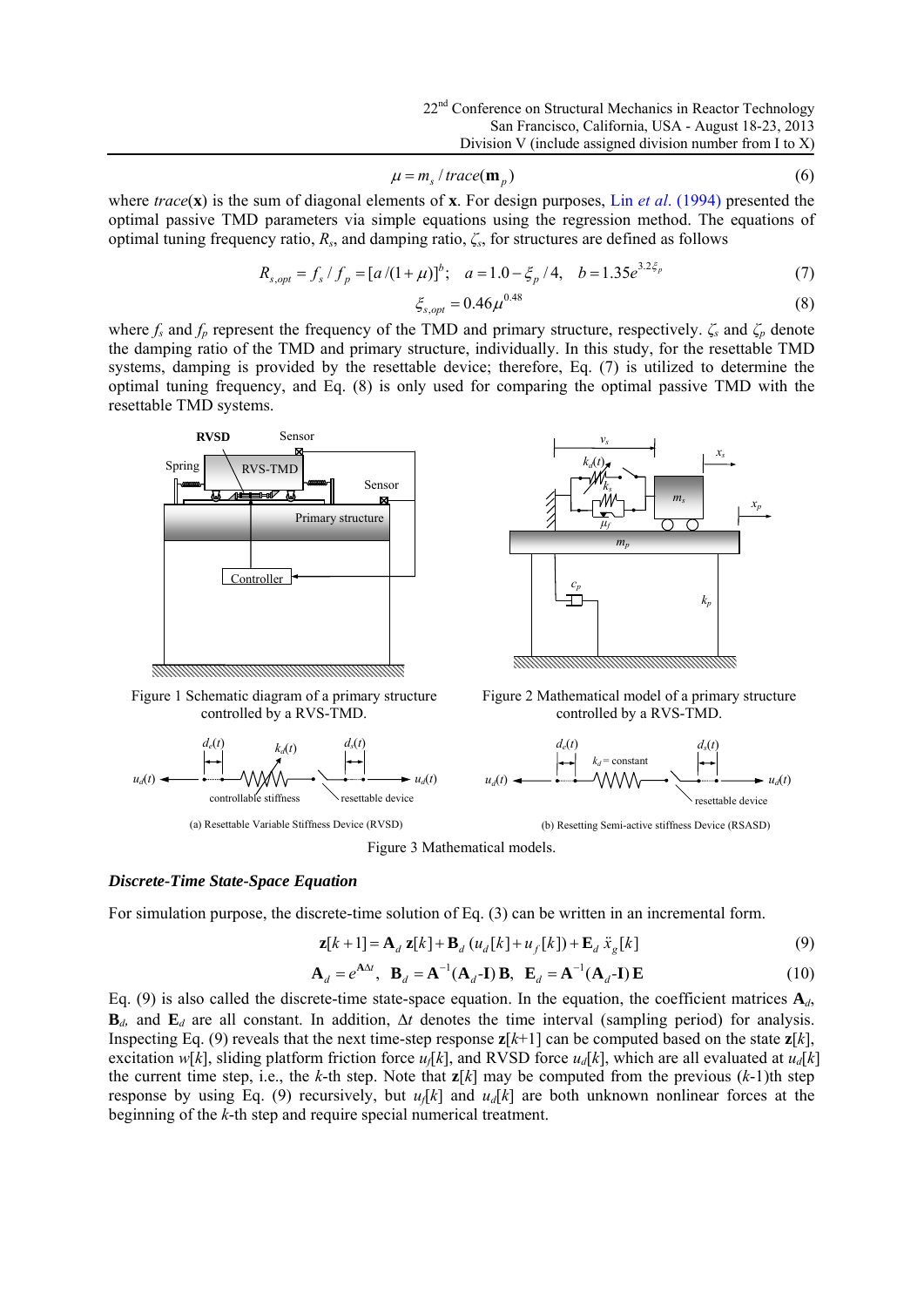#### **CONTROL OF THE RVSD**

By controlling the variable stiffness, the RVSD force can follow a target force that is determined on-line by well developed active control laws. To this end, the control algorithm is divided into two parts below.

#### *Control of the Controllable Stiffness Element*

The RVSD also has a variable stiffness element  $k_d[k]$ , which can be varied on-line. A semi-active control law is employed for the determination of  $k_d[k]$ of the RVSD. Based on this control law, the idea stiffness  $\hat{k}_d[k]$  at a certain time instant is computed by

$$
\hat{k}_d[k] = \hat{u}_d[k]/d_e[k] \tag{11}
$$

where 
$$
d_e[k] = \mathbf{D}_0 \mathbf{z}[k] - d_s[k] = \mathbf{D}_0 \mathbf{z}[k] - d_s[k-1]
$$
 (12)

 $\hat{u}_d[k]$  is a target RVSD force that will be introduced below. After physical constraints are imposed, the control command for the stiffness  $k_d[k]$  of the RVSD can be written as

$$
k_d[k] = \begin{cases} k_{d,\min}, & \text{for} \quad \hat{k}_d[k] \le k_{d,\min} \\ \hat{k}_d[k], & \text{for} \quad k_{d,\min} < \hat{k}_d[k] < k_{d,\max} \\ k_{d,\max}, & \text{for} \quad \hat{k}_d[k] \ge k_{d,\max} \end{cases} \tag{13}
$$

where  $k_{d,min}$  and  $k_{d,max}$  denote the physical lower and upper bounds of the variable stiffness, respectively, which must satisfy  $k_{d, max} \ge k_{d, min} \ge 0$ . It is worth mentioning that if the variable stiffness  $k_d[k]$  of an RVSD becomes a constant, (i.e.,  $k_d[k] = k_d$ ), the RVSD will behave like a RSASD. In Eq. (11), the target control force,  $\hat{u}_d[k]$ , is determined using the direct output feedback control algorithm.

$$
\hat{u}_d[k] = \mathbf{G} \mathbf{y}[k] = \begin{bmatrix} G_d & G_v \end{bmatrix} \begin{bmatrix} v_s[k] \\ \dot{v}_s[k] \end{bmatrix} = G_d v_s[k] + G_v \dot{v}_s[k] \tag{14}
$$

where **G** is control gain, vector including displacement gain,  $G_d$ , and velocity gain,  $G_v$ . Displacement gain is used to adjust the stiffness of the RVSD, while velocity gain provides viscous damping for the RVSD. Both stiffness and damping of the RVS-TMD system can be adjusted by adjusting the target control force,  $\hat{u}_d[k]$ . Therefore, with appropriate control gains, the detuning effect can be avoided and the TMD stroke can be reduced. To optimally tune the natural frequency of the primary structure, the sum of  $k_s$  and  $G_d$  is

$$
k_s + G_d = k_{s,opt} \tag{15}
$$

Moreover,  $G_d$  can be adjusted to retune the RVS-TMD when structure stiffness changes. The following control algorithm is developed to retune the stiffness of the RVS-TMD. If  $0.95f_p < f_p^{id} < 1.05f_p$ , then

$$
G_d = k_{s,opt} - k_s \tag{16}
$$

If  $f_p^{id} < 0.95 f_p$  or  $f_p^{id} > 1.05 f_p$ , then  $k_{s, opt}^{return}$  is re-computed by Eq. (7) based on the identified  $f_p^{id}$ , and  $G_d = k_{s,opt}^{return} - k_s$  (17)

*s*

where  $f_p^{id}$  is the identified natural frequency of the primary structure. Notably,  $G_d$  must be positive. Because the duration of an earthquake is short, retuning the stiffness of the RVS-TMD during an earthquake is difficult. The natural frequency of the primary structure can be identified from vibration records of the structures under wind, earthquake, or ambient excitation, such that stiffness adjustments can be performed offline. In Eq. (14), velocity gain, *Gv*, is determined by the linear-quadratic regulator (LQR) control algorithm, with direct output feedback (Chu *et al.* 2008). With an appropriate velocity gain, active control can produce an ellipse-like hysteretic loop and exhibit velocity-dependent damping.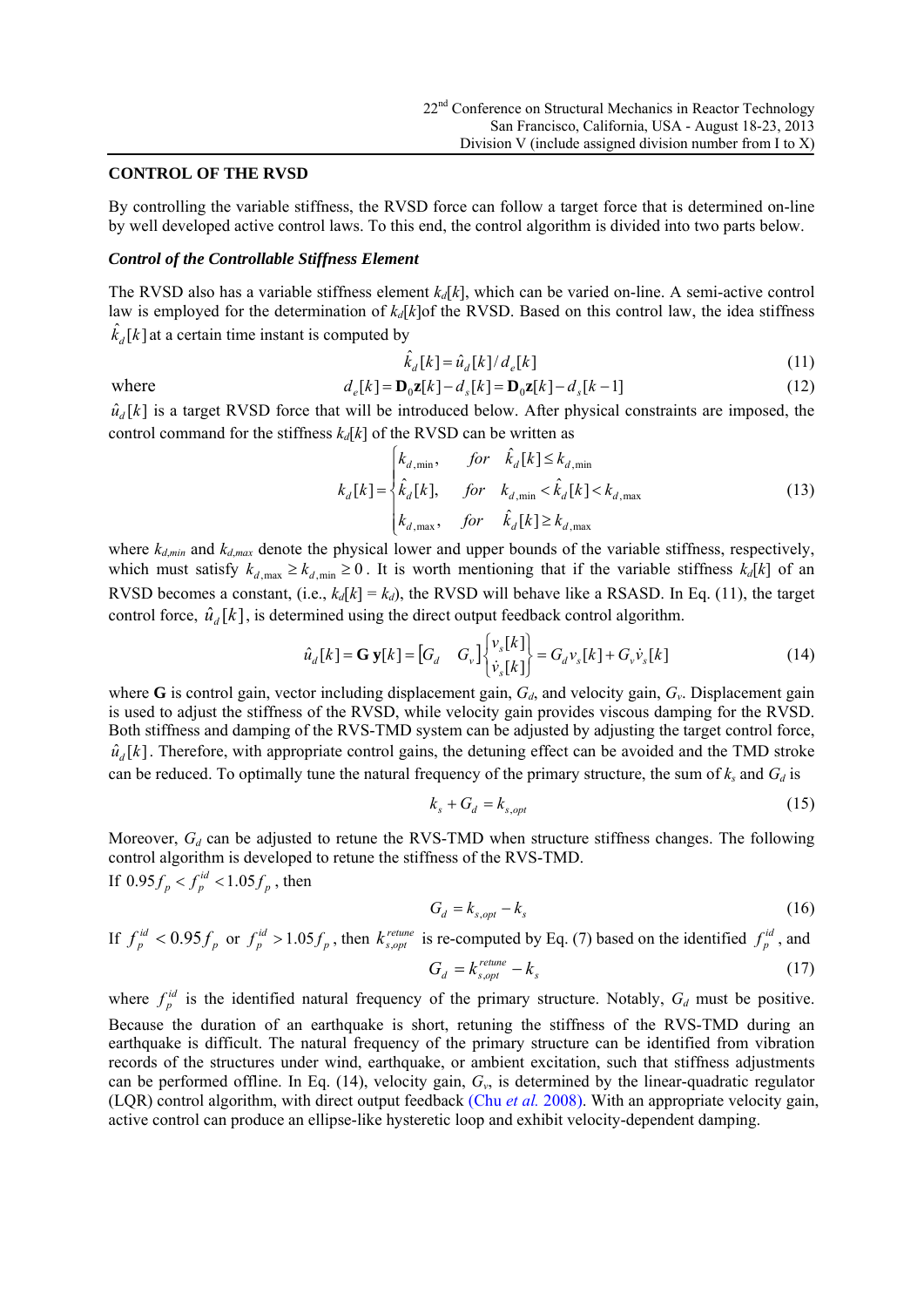Yes

 $\hat{u}_A[k+1]$ 

Active<br>
ntrol lay

No

 $+1$ ]

 $\begin{bmatrix} v_s[k+1] \\ \dot{v}_s[k+1] \end{bmatrix}$  $\lceil v_s[k+1] \rceil$ 

Sensor

### *Control of the Resettable Element*

The control law for the resettable element is derived based on Lyapunov theory (Yang *et al.* 2000) and can be expressed as follows.

If 
$$
\dot{v}_s[k] = 0
$$
, let  $d_e[k] = 0$  ( $u_d[k] = 0$  and  $d_s[k] = v_s[k])$  (18)

Eq. (18) resets RVSD stiffness at each moment when relative velocity,  $\dot{v}_s[k]$ , is zero. Resetting releases the accumulated vibration energy captured and stored in the constant stiffness component of the RVSD. Nevertheless, in order to avoid the opposite direction of current RVSD force and target force. The following disconnection command is defined as

If 
$$
\hat{u}_d[k]\hat{v}_s[k] < 0
$$
, let  $d_e[k] = 0$  ( $u_d[k] = 0$  and  $d_s[k] = v_s[k]$ ) (19)

Eq. (19) is very simple because it does not require exact values for  $\hat{u}_d[k]$  and  $\hat{v}_s[k]$ , only their signs. Implementation of this control method requires measurement of some selected structural responses **y**[*k*], as well as the TMD relative velocity,  $\dot{v}_s[k]$ . Fig. 4 shows the control block diagram of the proposed control method for an RVS-TMD system. It is worth mentioning that for a RSASD,  $k_d$  is a constant, only Eq. (18) is used to control the resettable element. It means the control algorithm of the RSASD is simpler. However, the control algorithm of the RVSD can be more flexible.

# **HYSTERETIC BEHAVIOR AND HARMONIC RESPONSE**

To study the hysteretic behavior of the resettable TMD systems, a single degree-of-freedom (SDOF) system equipped with different resettable TMD under a harmonic load is investigated in this section.

#### *System Parameters*

Table 1 lists the numerical values of the SDOF system parameters, TMD system, and VSDs. The natural frequency and damping ratio of the primary structure are 1.0 Hz and 1.0%, respectively. The mass ratio,  $\mu$ , is taken as 2% of the weight of the structure. The TMD frequency,  $f_s = 0.98$  Hz, is computed by Eq. (7). The friction coefficient of the sliding platform is taken to be  $\mu$ <sup> $=$ 0.005 to simulate the low friction of linear</sup> guide way system. The control parameters for a RVSD include  $k_{d,min}$  and  $k_{d,max}$ , which are usually determined by the physical constraint of the mechanism that produces variable stiffness. Suitable values of  $k_{d,min}$  and  $k_{d,max}$ , the weighting matrices **Q** and *R* used in the LQR control, and the resulting gain matrix **G** are also listed in Table 1.



Feedback gain matrix  $\mathbf{G} = [0.2k_{\text{s,out}} 569.72]$ 

#### *Harmonic Responses*

Figure 5 shows the hysteresis loops of both VSDs when the structure-TMD systems are subjected to a harmonic ground acceleration of a frequency 1.0 Hz and amplitude 0.03g. Fig. 5(a) shows the RVSD is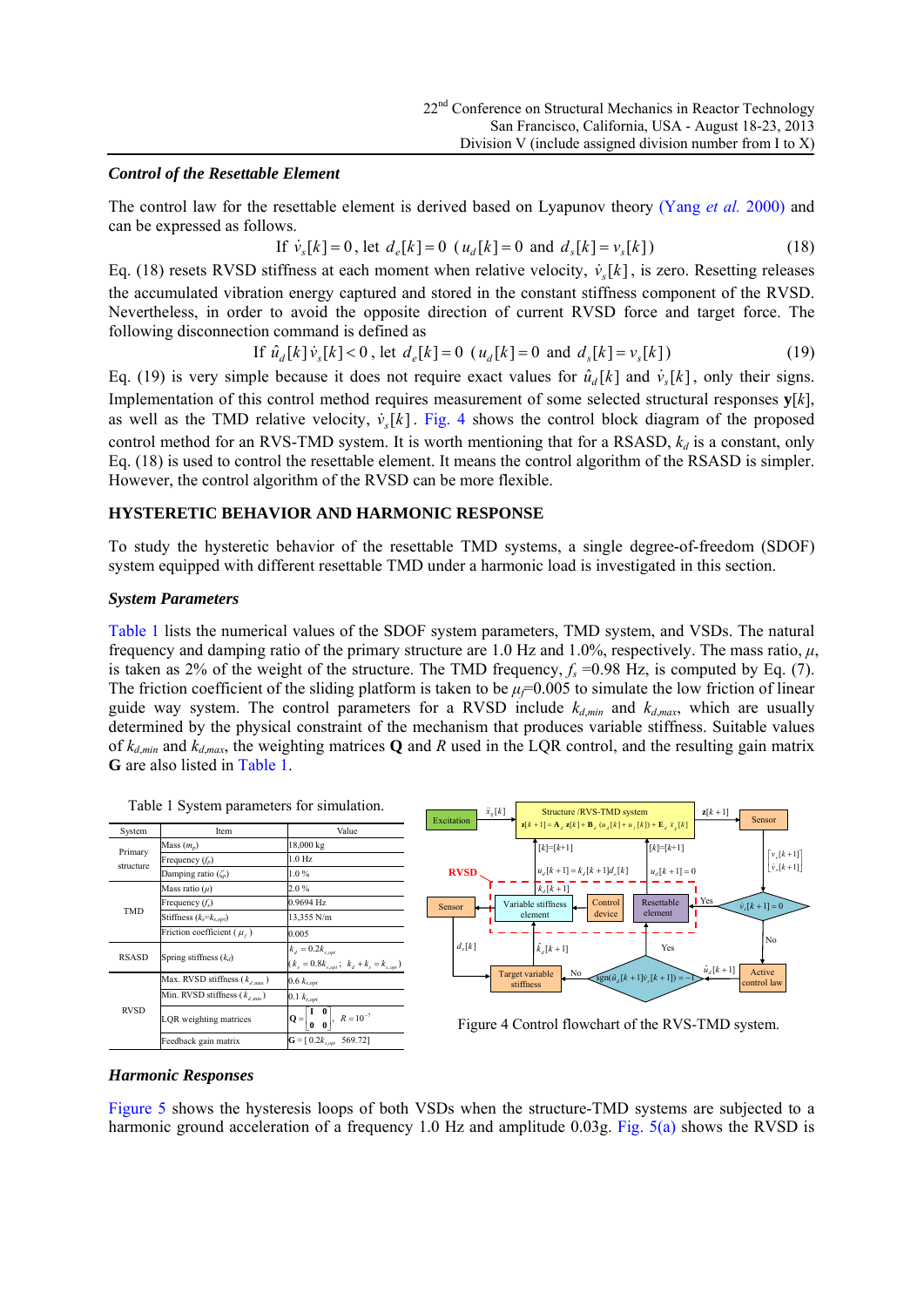able to closely follow the target force, which is determined by the LQR algorithm. In the Fig. 5(b), it is shown that the RSASD has hysteresis parallelogram loops, and the slope of the inclined straight-line segments in a parallelogram represents the constant damper stiffness  $k_d$ . Fig. 5 demonstrates that because of the resetting actions, the hysteresis loops of the RVSD and RSASD cover all four quadrants of the hysteretic diagrams. If the resetting function is removed, the hysteresis loops produced by a stiffness device can only exist in the first and third quadrants of the hysteretic diagrams (Lu and Lin 2009).



In order to verify the control algorithm of both VSDs, the time histories of the relative velocity, TMD stroke  $v_s(t)$ , spring elongation  $d_e(t)$ , resetting displacement  $d_s(t)$ , and device force  $u_d(t)$  of the RSAS-TMD and RVS-TMD systems are all plotted in Fig. 6. It is evident that: (1) Both RVSD and RSASD are reset at each moment when the TMD velocity is equal to zero. (2) The sum of  $d_s(t)$  and  $d_e(t)$  is equal to  $v_s(t)$ . (3) A disconnection interval appears at each moment after resetting action. The directions of current RVSD force and target force are opposite in this interval. (4) The RSASD is reset at the moment of maximum device force in each cycle.



Figure 6 Harmonic responses of the RVS-TMD and the RSAS-TMD systems.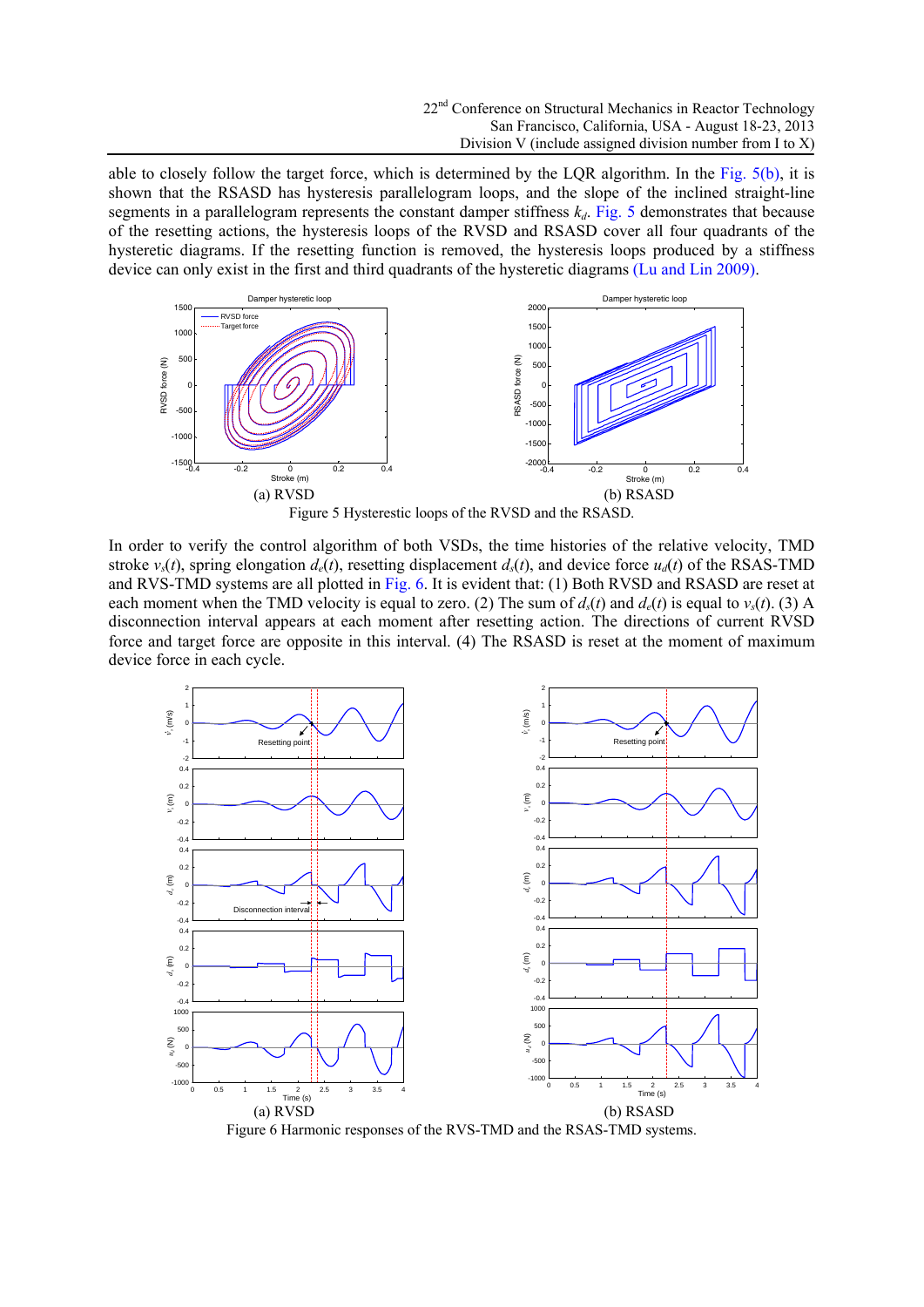# *Frequency Responses*

In this subsection, the frequency responses of the RVS-TMD and RSAS-TMD system are investigated and compared. In order to do so, a harmonic ground acceleration of the form:  $\ddot{x}_e(t) = 0.03g \sin(2\pi \beta_f f_p t)$ , where *fp* (=1.0Hz) denotes the frequency of the primary structure, and *β<sup>f</sup>* represents the frequency ratio of the ground excitation, which is a variable defined as  $\beta_f = f_g / f_p$ , with  $f_g$  being the ground frequency. When the excitation frequency ratio *βf* is varied from 0.8 to 1.2, Fig. 7 compares, respectively, the vibration amplitudes of the structural displacement and the TMD stroke for three types of TMD systems. These three types of TMD are the RVS-TMD, RSAS-TMD, and optimal passive TMD (PTMD) systems. Here, the vibration amplitudes mean the amplitudes of the steady-state responses of the systems. From Fig. 7, it is observed that for the uncontrolled structure, structural displacement has an obvious resonant peak when the frequency ratio  $\beta_f$  is close to one (i.e., the excitation frequency  $f_g$  is close to the structural frequency *fp*). On the other hand, the resonance behavior is effectively attenuated in the RSAS-TMD, the RVS-TMD, and the PTMD cases. This implies that both variable stiffness TMD systems and PTMD are able to eliminate the severe resonance response.

One advantage of the proposed RVS-TMD is its ability to alleviate the detuning effect. We assume stiffness of the controlled primary structure is decreased by 15%. In this scenario, structural frequency changes by  $> 5\%$ . Therefore, displacement gain,  $G_d$ , of the RVS-TMD is recomputed by Eq. (17). Fig. 8 shows that the detuning effect is markedly mitigated by introducing displacement gain,  $G_d$ , into the RVS-TMD system. Therefore, system robustness is enhanced. However, unlike an active device, the retuning action is achieved by adjusting the variable stiffness of the RVSD.



Figure 8 Detuning effect on different TMD systems (15% stiffness reduction of the primary structure).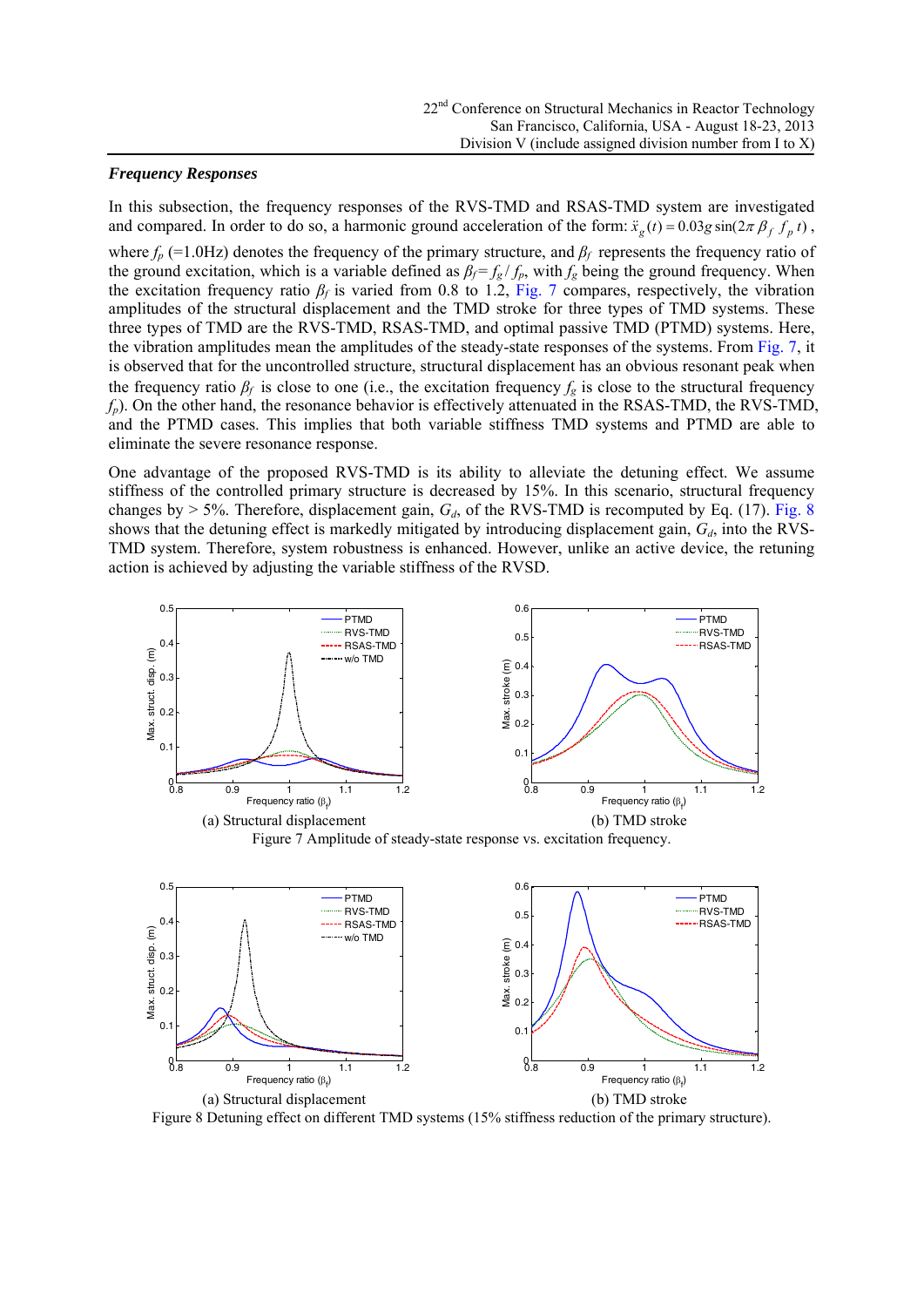#### **COMPARISON OF SEISMIC RESPONSES**

#### *Ground Acceleration Records for Simulation*

Four ground accelerations with different characteristics are imposed on the above structural system. The properties of the four seismic events are: Mexico (*fg*=*ω*g/2π=0.5 Hz; *ξ*g=0.3), Hachinohe (*fg*=*ω*g/2π=1.0 Hz; *ξ*g=0.6), El Centro (*fg*=*ω*g/2π=1.9 Hz; *ξ*g=0.6) and Kobe (*fg*=*ω*g/2π=1.9 Hz; *ξ*g=0.3). Based on the Kanai-Tajimi spectra, the Mexico earthquake occurred on soft soil, and the energy was concentrated in a very narrow band around 0.5 Hz. Both the Hachinohe and the El Centro earthquakes were wide-band earthquakes with characteristic frequencies of 1.0 and 1.9 Hz, respectively. The Kobe earthquake was a narrow-band earthquake with a characteristic frequency of 1.9 Hz. Because of the natural frequency  $(f_p)$ of the SDOF structure is 1.0 Hz, the selected ground motions represent four different properties with respect to the SDOF structure: (1) Mexico  $(f_p > f_g)$ , narrow-band), (2) Hachinohe  $(f_p = f_g)$ , wide-band), (3) El Centro  $(f_p < f_g$ , wide-band) and (4) Kobe  $(f_p < f_g$ , narrow-band). In addition, a wide-band earthquake with  $f_p > f_g$  is very few in nature.

#### *Parametric Study*

In order to quantify the control performance, the peak and RMS (root mean square) seismic responses of the RVSD and RSASD systems are evaluated. Six performance indices  $(J_1$  to  $J_6$ ) defined in Table 2 are employed. Fig. 9 depicts  $J_3$  and  $J_5$  of the RVS-TMD system as functions of control parameter R. The PGA (peak ground acceleration) of the four earthquakes has been scaled to 0.4g. From Fig. 9, it is evident that the RMS structural displacement decreases as *R* increases. However, the TMD stroke increases as *R* increases. From the above observations it may be concluded that for an RVS-TMD system,  $R = 10^{-7}$  is a suitable value for a tradeoff between control performance and TMD stroke. This value will be used in the next section.

| Response | Peak structural displacement                                         | Peak structural acceleration                                                                                       | Peak TMD stroke      |
|----------|----------------------------------------------------------------------|--------------------------------------------------------------------------------------------------------------------|----------------------|
| Index    | $J_1 = \frac{\max(x_p(t))_{w/ TMD}}{\max(\bar{x}_p(t))_{w/o TMD}}$   | $J_2 = \frac{\max(\ddot{x}_{p,a}(t))_{w \text{ f} \; M\!D}}{\max(\ddot{\ddot{x}}_{p,a}(t))_{w \text{ f} \; M\!D}}$ | $Js = max(vs(t))$    |
| Response | RMS structural displacement                                          | RMS structural acceleration                                                                                        | Peak device force    |
| Index    | $J_3 = \frac{RMS(x_p(t))_{w/TMD}}{RMS(\overline{x}_p(t))_{w/o TMD}}$ | $J_4 = \frac{RMS(\ddot{x}_{p,a}(t))_{w/TMD}}{RMS(\ddot{\overline{x}}_{p,a}(t))_{w/o TMD}}$                         | $J_6 = \max(u_d(t))$ |

Table 2 Definition of performance indices.



In order to select a suitable  $k_d$  for the RSAS-TMD system to be used in the later comparative study, Fig. 10 depicts the performance indices  $J_3$  and  $J_5$  as the functions of  $k_d$ , when the RSAS-TMD is subjected to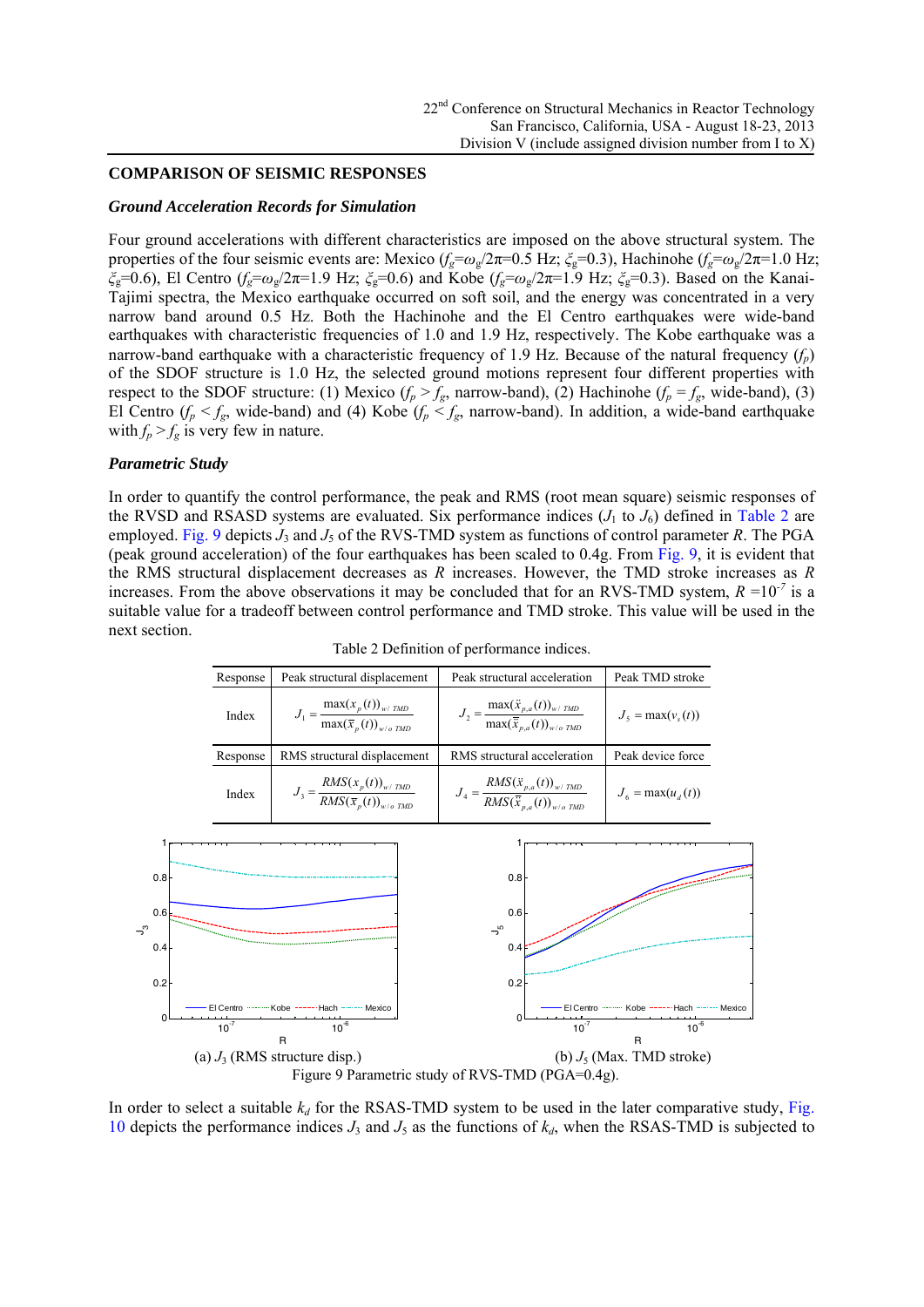the four earthquakes mentioned above. In the figure, the damper stiffness  $k_d$  has also been normalized with respect to  $k_{d, opt}$ . From Fig. 10, it is evident that a stiffer  $k_d$  leads to a smaller TMD stroke, but a better control performance. For the convenience of comparison, a value of  $k_d = 0.2k_{d,opt}$  is chosen for the RSAS-TMD system in the later simulation.



#### *Discussion on Seismic Control Performance*

In order to quantify the control performance, the performance indices  $J_1$  to  $J_6$  of the RVS-TMD and RSAS-TMD systems are evaluated in this subsection. Control parameters of both TMD systems are listed in Table 1. Tables 3 and 4 summarize the six performance indices of the RVS-TMD and RSAS-TMD systems subjected to the four chosen earthquakes (PGA=0.4g). It is evident that both TMD systems are able to reduce structural responses caused by the earthquakes. The control performance of the RVS-TMD is similar to those of the RSAS-TMD with a smaller device force  $(J_6)$ .

| Earthquake | Response Index |              |              | Stroke Index               | Force Index        |              |
|------------|----------------|--------------|--------------|----------------------------|--------------------|--------------|
|            | $J_{1}$        | $J_{\gamma}$ | $J_{\rm{3}}$ | $J_{\scriptscriptstyle A}$ | $J_{\rm S}$        | $J_{\kappa}$ |
| El Centro  | 0.8046         | 0.7867       | 0.6165       | 0.6052                     | $0.5920 \text{ m}$ | 2201 N       |
| Kobe       | 0.9111         | 0.9049       | 0.4292       | 0.4217                     | $0.5486 \text{ m}$ | 2018 N       |
| Hachinohe  | 0.5592         | 0.5438       | 0.4893       | 0.4761                     | $0.6194 \text{ m}$ | 2232 N       |
| Mexico     | 0.7451         | 0.7159       | 0.8391       | 0.8155                     | $0.3429$ m         | 1119 N       |
| Average    | 0.7550         | 0.7378       | 0.5935       | 0.5796                     | $0.5257 \text{ m}$ | 1892 N       |

Table 3 Performance indices of the RVS-TMD system (PGA=0.4g).

Table 4 Performance indices of the RSAS-TMD system (PGA=0.4g).

| Earthquake | Response Index |                  |              | Stroke Index | Force Index        |              |
|------------|----------------|------------------|--------------|--------------|--------------------|--------------|
|            | $J_{\perp}$    | $J_{\mathrm{2}}$ | $J_{\rm{3}}$ | $J_{\rm A}$  | $J_{\rm S}$        | $J_{\kappa}$ |
| El Centro  | 0.8063         | 0.8045           | 0.6122       | 0.6113       | $0.5713 \text{ m}$ | 3014 N       |
| Kobe       | 0.9117         | 0.9124           | 0.4424       | 0.4426       | $0.5675 \text{ m}$ | 2927 N       |
| Hachinohe  | 0.5575         | 0.5536           | 0.4881       | 0.4851       | $0.5827 \text{ m}$ | 3103 N       |
| Mexico     | 0.7520         | 0.7390           | 0.8325       | 0.8124       | $0.3405$ m         | 1719 N       |
| Average    | 0.7569         | 0.7524           | 0.5938       | 0.5879       | $0.5155 \text{ m}$ | 2691 N       |